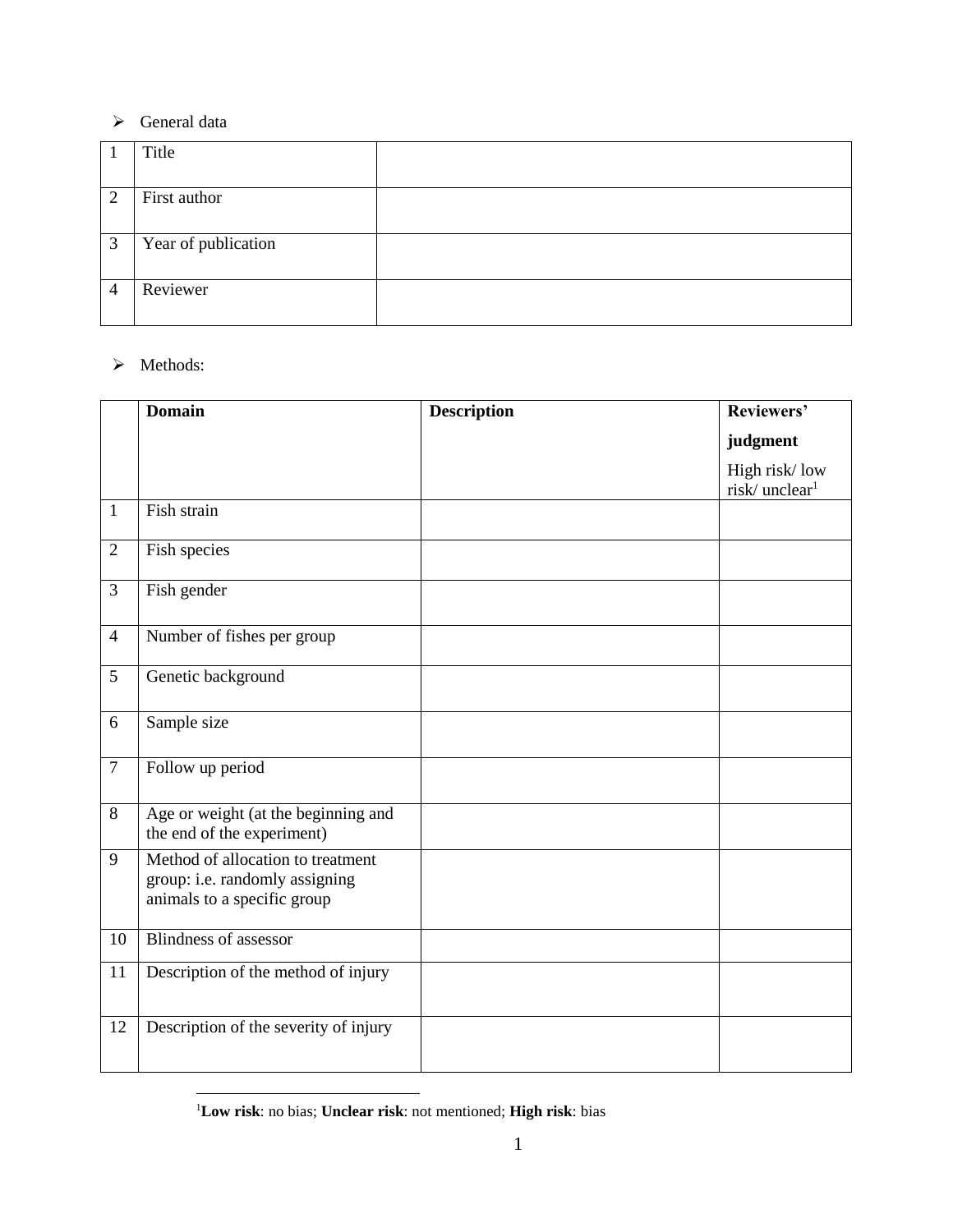| 13 | Description of the level of injury                                          |  |
|----|-----------------------------------------------------------------------------|--|
| 14 | Regulations and ethics                                                      |  |
| 15 | Description of statistical analysis of<br>data                              |  |
| 16 | Using of appropriate tests to prove the<br>research question and hypothesis |  |
| 17 | Definition of the control group                                             |  |
| 18 | Method and drugs used for<br>anesthesia/antibiotics                         |  |
| 19 | <b>Bladder</b> expression                                                   |  |
| 20 | Method of killing                                                           |  |
| 21 | Experimental unit                                                           |  |
| 22 | Housing conditions                                                          |  |
| 23 | Exclusion<br>animals<br>of<br>from<br>the<br>experiment                     |  |

### > Results

 $\begin{array}{c} \rule{0pt}{2ex} \rule{0pt}{2ex} \rule{0pt}{2ex} \rule{0pt}{2ex} \rule{0pt}{2ex} \rule{0pt}{2ex} \rule{0pt}{2ex} \rule{0pt}{2ex} \rule{0pt}{2ex} \rule{0pt}{2ex} \rule{0pt}{2ex} \rule{0pt}{2ex} \rule{0pt}{2ex} \rule{0pt}{2ex} \rule{0pt}{2ex} \rule{0pt}{2ex} \rule{0pt}{2ex} \rule{0pt}{2ex} \rule{0pt}{2ex} \rule{0pt}{2ex} \rule{0pt}{2ex} \rule{0pt}{2ex} \rule{0pt}{2ex} \rule{0pt}{$ 

# Primary Outcome – Micro

| <b>Outcome</b> measures  |                     |                   |         | Time | Events |
|--------------------------|---------------------|-------------------|---------|------|--------|
| growth related molecules | promoting molecules | mRN<br>A          | Protein |      |        |
|                          |                     | L1.1, L1.2        |         |      |        |
|                          |                     | GAP-43            |         |      |        |
|                          |                     | <b>NCAM</b>       |         |      |        |
|                          |                     | <b>ZFNLRR</b>     |         |      |        |
|                          | growth              | HMGB1             |         |      |        |
| PO1: Expression of       |                     | SOX1              |         |      |        |
|                          | Expression of       | Contactin-1       |         |      |        |
|                          |                     | <b>PtneaPtena</b> |         |      |        |
|                          |                     | CRP1              |         |      |        |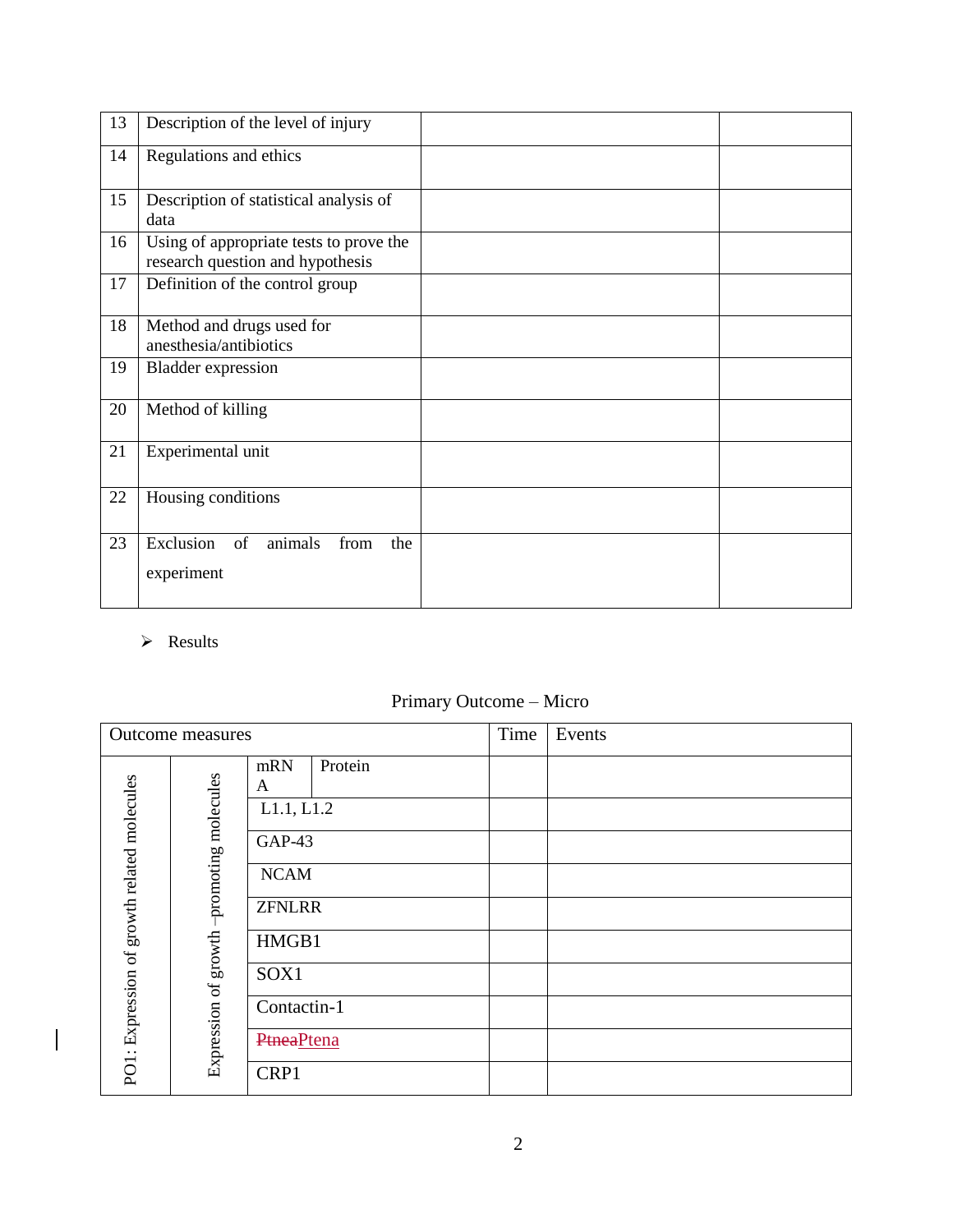|                                     |                                 | Legumain                                             |                               |  |
|-------------------------------------|---------------------------------|------------------------------------------------------|-------------------------------|--|
|                                     |                                 | SOX2                                                 |                               |  |
|                                     | <b>MVP</b><br>PO (protein zero) |                                                      |                               |  |
|                                     |                                 |                                                      |                               |  |
|                                     |                                 | MiR-133b                                             |                               |  |
|                                     | Expression of inhibitory        | mRNA                                                 | Protein                       |  |
|                                     |                                 | Nogo-A                                               |                               |  |
|                                     |                                 | Notch-her 1                                          |                               |  |
|                                     | molecules                       | LPA (lipopolysacharid acid)                          |                               |  |
|                                     |                                 | <b>Ptneb</b> Ptenb                                   |                               |  |
|                                     |                                 | Rho                                                  |                               |  |
|                                     |                                 | Robo1,2,Slit3,Sema3,b,Sema                           |                               |  |
|                                     | guidance cues<br>Expression of  | 3h, Plexina, mmp9,  etc                              |                               |  |
|                                     | axonal                          |                                                      |                               |  |
|                                     |                                 |                                                      |                               |  |
|                                     |                                 | Degeneration                                         | Apoptosis                     |  |
|                                     |                                 |                                                      | Necrosis<br>Loss/death        |  |
|                                     |                                 | Regeneration/neurogenesis                            |                               |  |
|                                     |                                 | (type of neurons; motor,<br>sensory, interneuronetc) |                               |  |
|                                     |                                 | Synaptic formation                                   |                               |  |
| :Neurons                            |                                 | Neurite sprouting/growth                             |                               |  |
|                                     |                                 |                                                      |                               |  |
| PO <sub>2</sub>                     |                                 | Axonal<br>changes                                    | Number(total,<br>regenerated) |  |
|                                     |                                 |                                                      | Remyelination                 |  |
|                                     |                                 |                                                      | Repatterning                  |  |
|                                     |                                 |                                                      | Pathway                       |  |
|                                     |                                 | Escape behavior of growth cone                       |                               |  |
|                                     |                                 | Proliferation                                        |                               |  |
|                                     |                                 | Morphology                                           | Glial bridge                  |  |
| PO3 :<br>Supportive<br><u>Cells</u> | Astrocyte                       |                                                      | formation                     |  |
|                                     |                                 |                                                      | Typical                       |  |
|                                     |                                 |                                                      | morphology                    |  |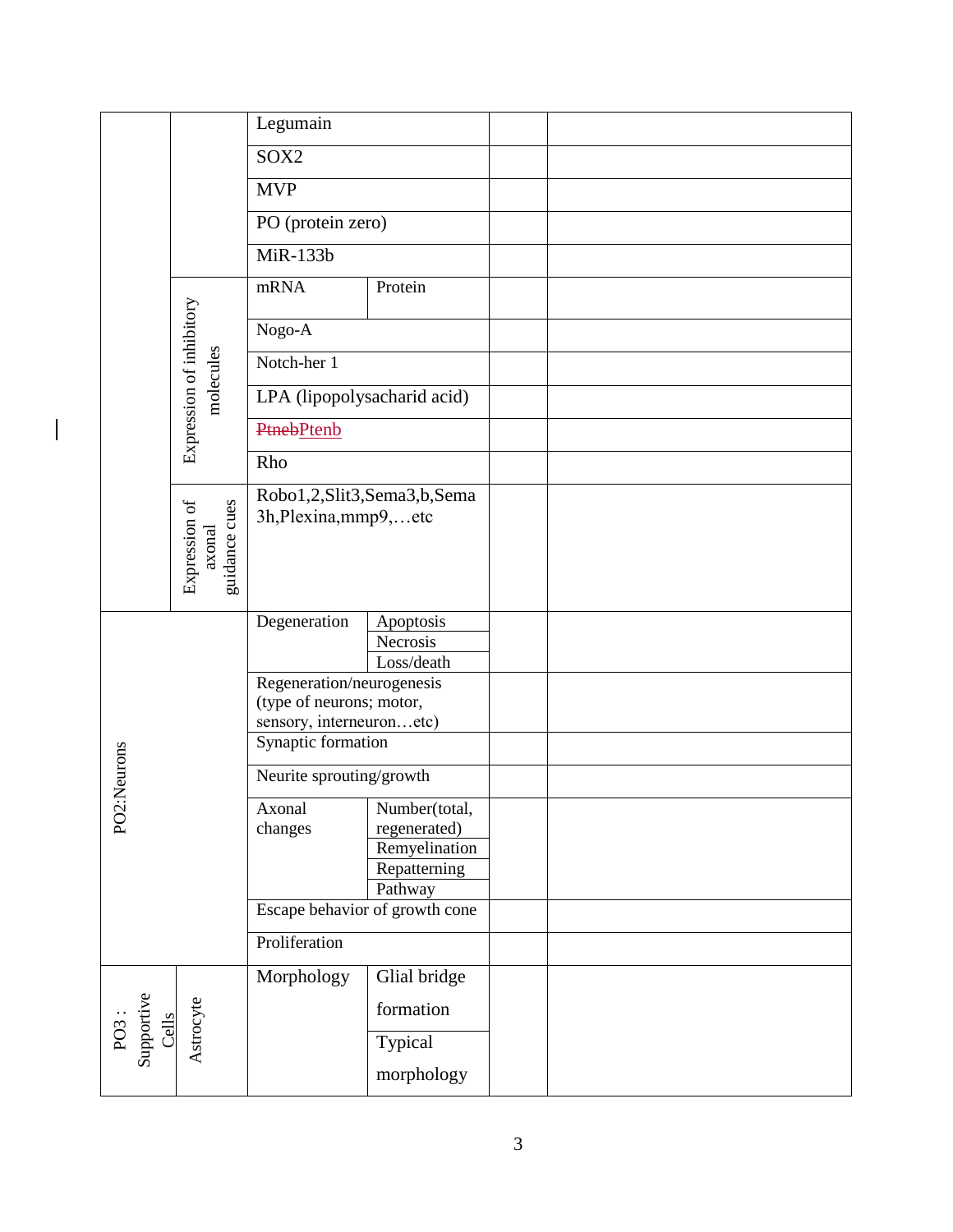|  |                          | Apoptosis/necrosis/death   |
|--|--------------------------|----------------------------|
|  |                          | Proliferation              |
|  |                          | Migration (infiltration)   |
|  |                          | Reactivity                 |
|  |                          | Differentiation to neurons |
|  |                          | (progenitor cell)          |
|  |                          | Apoptosis/necrosis/death   |
|  |                          | Proliferation              |
|  | Oligogodendroc<br>yte    | Migration (infiltration)   |
|  |                          | Reactivity/morphology      |
|  |                          | Apoptosis/necrosis/death   |
|  |                          | Proliferation              |
|  | Schwann                  | Migration (infiltration)   |
|  |                          | Morphology                 |
|  | Microglia/macr<br>ophage | Apoptosis/necrosis/death   |
|  |                          | Proliferation              |
|  |                          | Migration (infiltration)   |
|  |                          | Reactivity/Morphology      |
|  | Ependyma                 | Apoptosis/necrosis/death   |
|  |                          | Proliferation              |
|  |                          | Migration                  |
|  |                          | Reactivity/Morphology      |
|  |                          | Differentiation to neurons |
|  |                          | (progenitor cell)          |

| 04: Functional<br>(swimming)<br>recovery<br>≿ |  |  |
|-----------------------------------------------|--|--|
|                                               |  |  |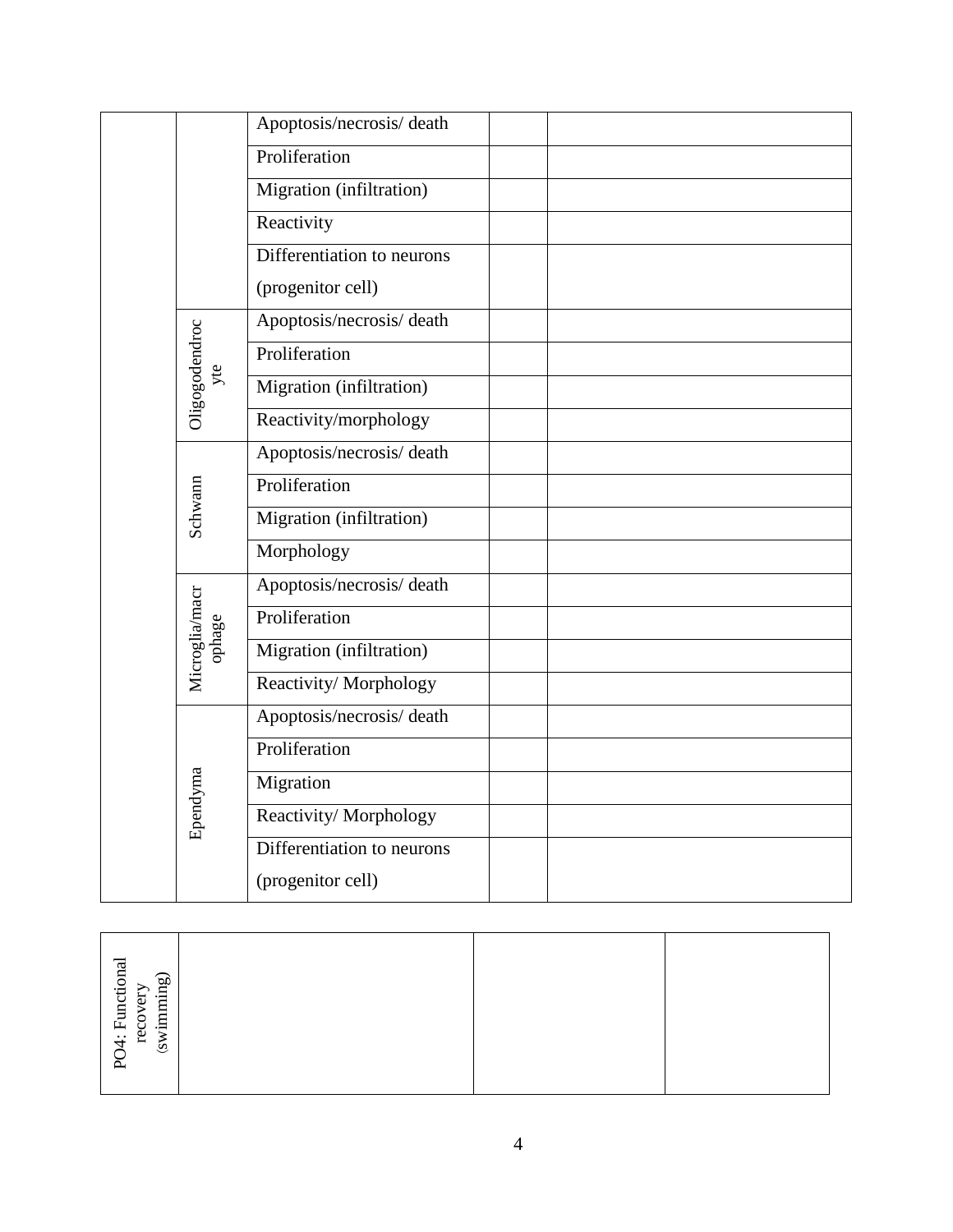# Secondary Outcome – Macro

|  | Outcome measures |                                                      | time | Events |
|--|------------------|------------------------------------------------------|------|--------|
|  | SO1              | Hemorrhage/<br>spinal<br>cord blood flow             |      |        |
|  | SO <sub>2</sub>  | Edema (Gray matter,<br>white matter)                 |      |        |
|  | SO <sub>3</sub>  | Vasospasm / Blood-<br>Spinal_Cord-Barrier<br>rupture |      |        |
|  | SO <sub>4</sub>  | Necrosis/thrombosis/<br>infraction                   |      |        |
|  | SOS              | Regeneration                                         |      |        |
|  | SO6              | Gliosis/<br>scar formation                           |      |        |
|  | SO <sub>7</sub>  | Degeneration/tissue<br>loss                          |      |        |
|  | <b>SO8</b>       | Injury volume /<br>atrophy                           |      |        |

> Note: